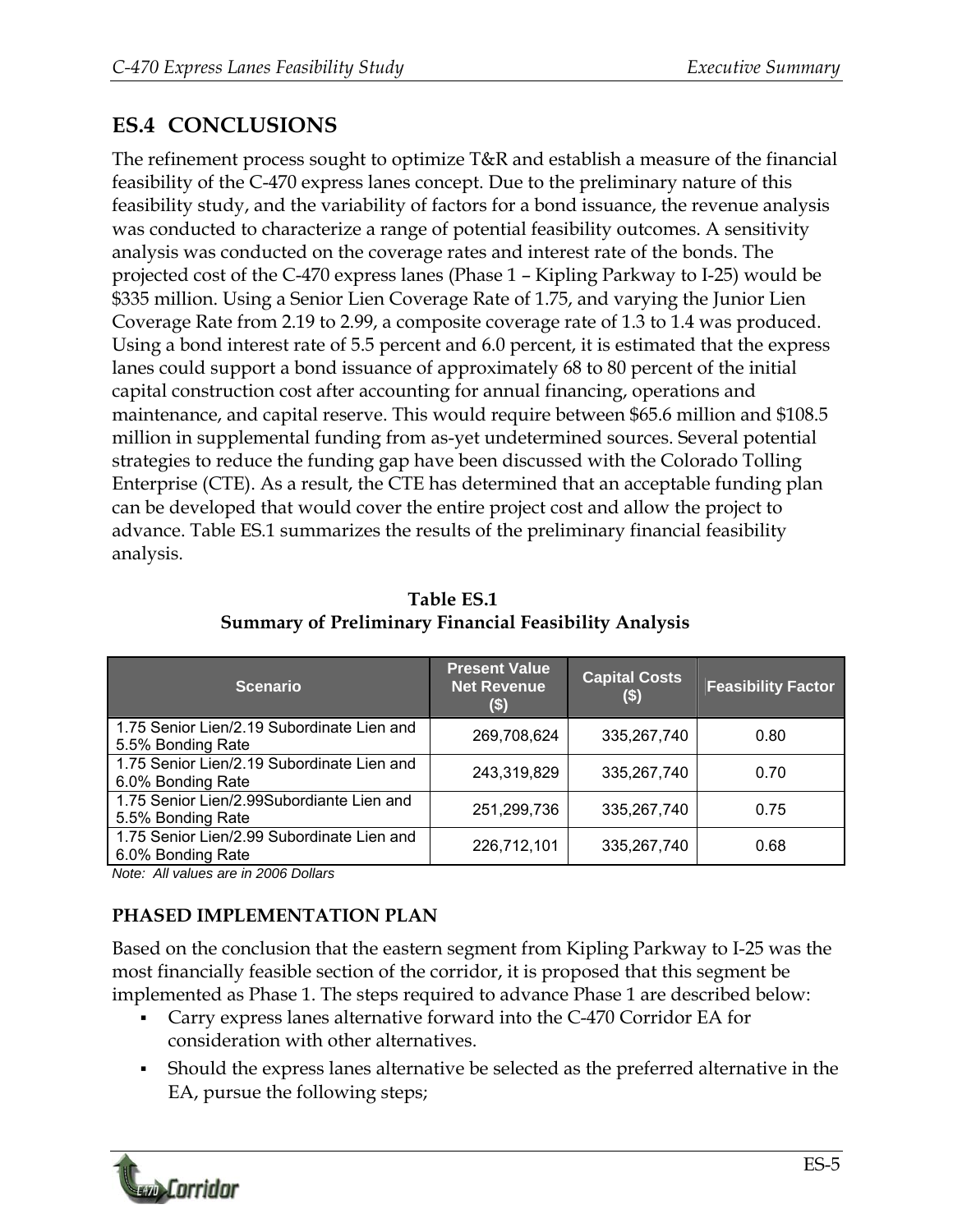- $\triangleright$  Identify and solidify a funding plan to cover the entire project cost. Specifically, identify strategies and supplemental funding sources needed to make up the remaining 20 to 30 percent of capital construction costs. Seek amendment to the DRCOG Regional Transportation Plan (RTP) to add the express lanes to the Plan.
- $\triangleright$  FHWA would issue a decision document for the EA. If a Finding of No Significant Impact (FONSI) is issued, the express lanes would advance. If an Environmental Impact Statement (EIS) is required, that process would begin.
- $\triangleright$  CDOT would execute a design-build contract to construct the facility.
- $\triangleright$  Either CTE or the design-build contractor would administer an investment grade T&R study.
- $\triangleright$  CTE would complete a detailed financial plan, bond rating, and bond sale.
- $\triangleright$  Design-build contractor would begin the design and construction.

Although determined to be beyond the planning horizon of this study (2025), it is projected that Phase 2 of the implementation would be the segment from I-70 to Bowles Avenue. This would be the next logical segment, based on existing traffic volumes and projected growth. It is estimated that by 2030, adequate demand could occur to warrant construction of express lanes in this segment. This assumption is based on the CTE's desire for a four-lane segment and six lanes from I-70 to Morrison Road. In a hypothetical situation in which only four lanes were present in this segment, or if the CTE considers a two-lane express lane facility, the express lanes could then be feasible as early as 2020.

Phase 3 of the implementation of express lanes on C-470 is thought to be the extreme southwest segment from Bowles Avenue to Kipling Parkway. Based on current growth rates, it is expected that this final phase would not be warranted until beyond 2050.

Figure ES.2 illustrates the potential phasing plan.

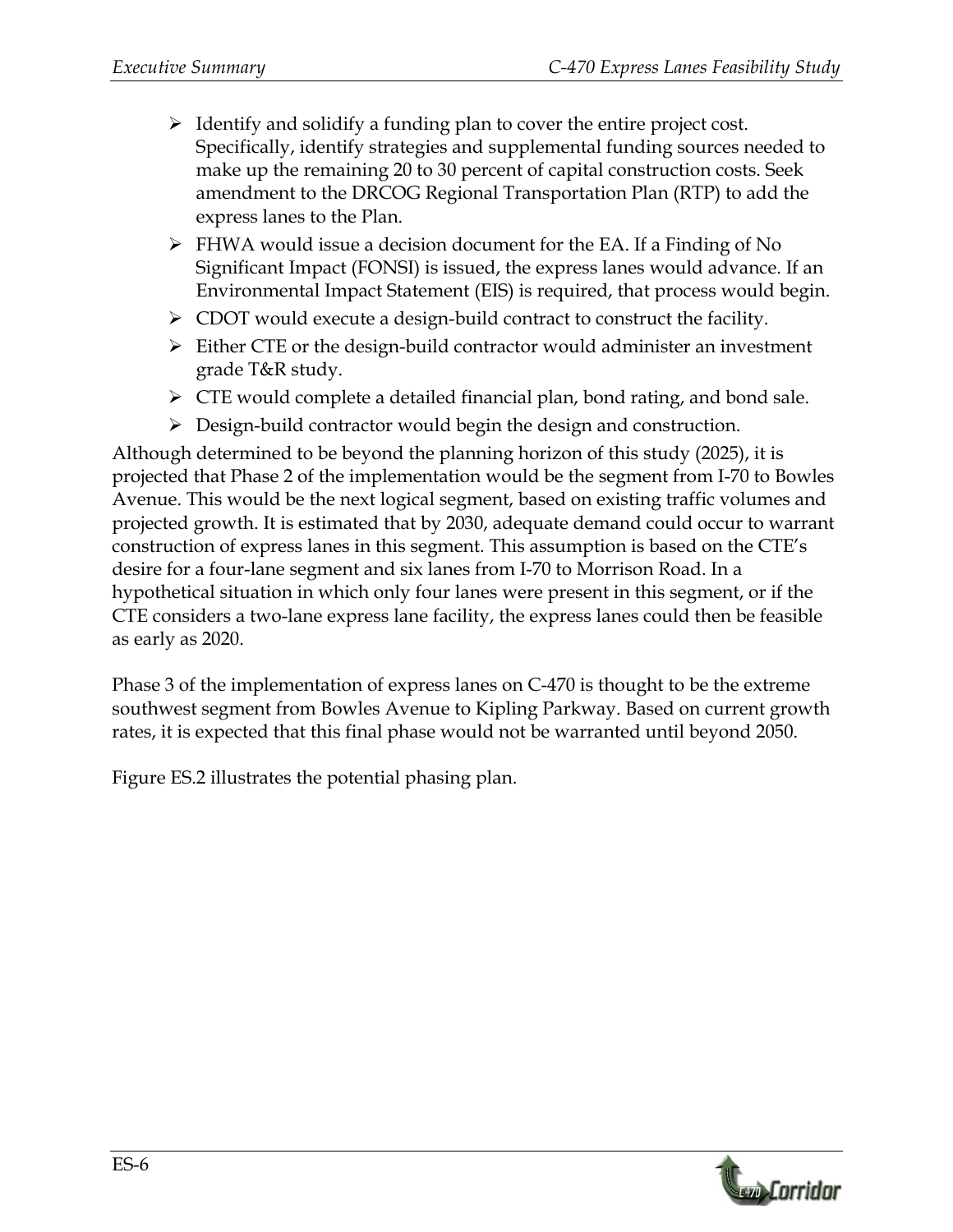

## **Figure ES.2 Potential Phasing Plan**